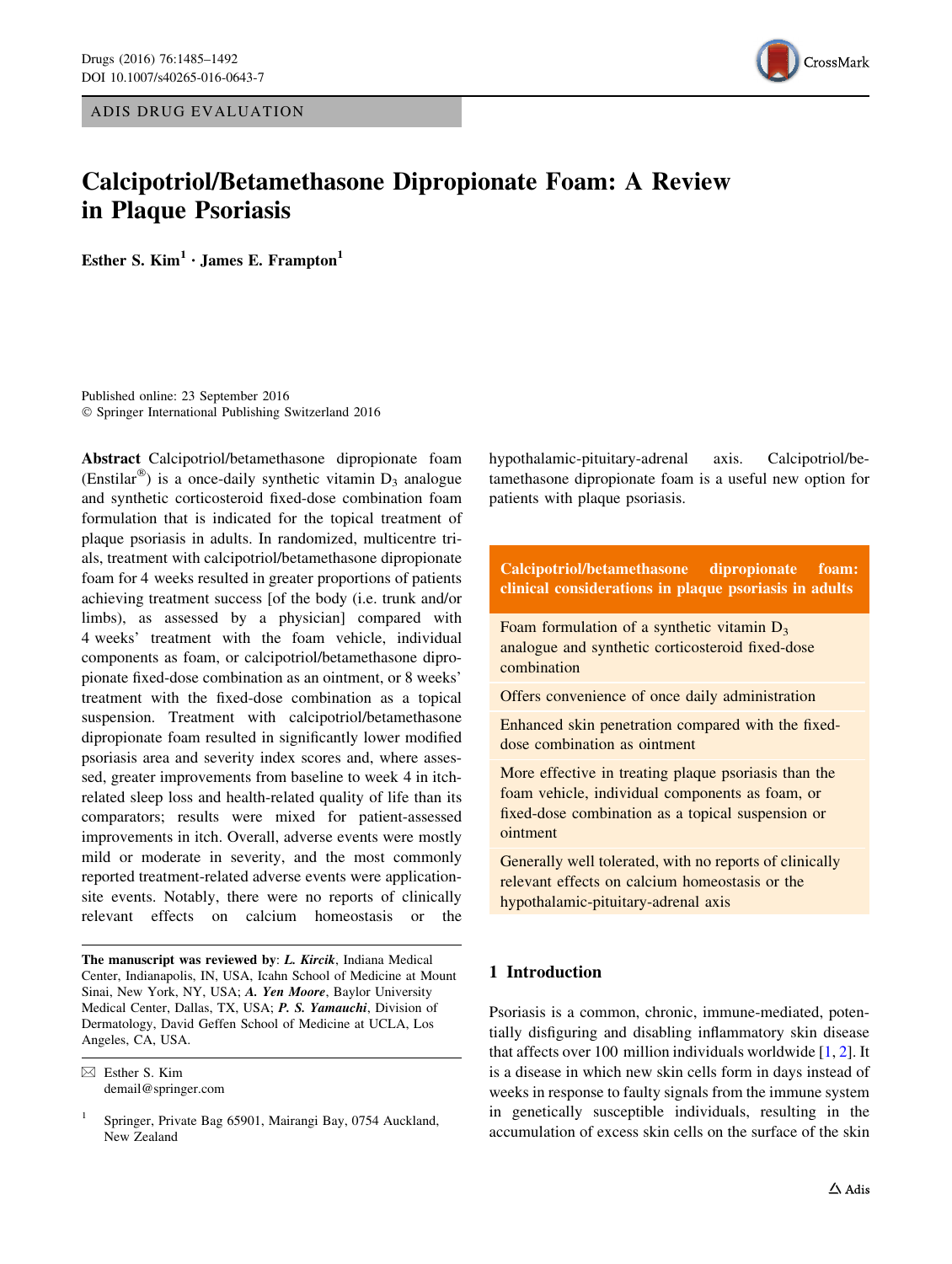[\[3](#page-6-0), [4\]](#page-6-0). The disease may be accompanied by extracutaneous involvement (e.g. ophthalmic symptoms, psoriatic arthritis) and an increased risk of comorbidities (e.g. cardiovascular disease, malignancy, metabolic syndrome) [\[3](#page-6-0), [5,](#page-6-0) [6](#page-6-0)].

Plaque psoriasis (also known as psoriasis vulgaris) is the most common type of psoriasis (70–90 % of cases), characterized by well-defined, red lesions/plaques, covered in silvery-white scales [[2,](#page-6-0) [7\]](#page-7-0). Common symptoms include itching and pain. While lesions can affect any anatomical site, including the nails, predilection sites include the elbows, knees and scalp, and lumbar, anogenital, and periumbilical areas [[2,](#page-6-0) [7\]](#page-7-0). Histological changes are mediated mainly by dendritic cells and T cells through various cytokines [e.g. tumour necrosis factor (TNF)-a, interleukin (IL)-12, -23, -17, and -22] [[2,](#page-6-0) [4](#page-6-0), [8](#page-7-0)].

Topical therapies (e.g. corticosteroids, vitamin D analogues) are the mainstay of treatment for mild psoriasis, either as mono- or combination therapy, and they are often used in conjunction with phototherapy [e.g. narrow-band ultraviolet (UV)-B, psoralen plus UVA] or systemic therapy [traditional (e.g. acitretin, ciclosporin, methotrexate) or biological (e.g. T-cell inhibitors, TNF- $\alpha$  inhibitors, a monoclonal antibody blocking interleukins 12 and 23)] for the treatment of moderate to severe psoriasis  $[9-11]$ . Topical therapies are associated with lower adherence rates than those of systemic treatments, and adherence to treatment is a major challenge in psoriasis patients [\[12\]](#page-7-0). The visible and highly stigmatizing nature of psoriasis can severely impair patients' health-related quality of life (HR-QOL), even in patients with mild disease  $(\approx 70-80$  % of patients) [[2](#page-6-0), [13](#page-7-0)], and adherence is critical for the successful management of the disease [[12\]](#page-7-0). There is a need for other treatment options that can enhance patient acceptability and adherence, thereby improving efficacy and treatment success. One such option is calcipotriol/betamethasone dipropionate  $0.005/0.064 \%$  foam (Enstilar<sup>®</sup>), a novel emollient formulation of a well-established fixed-dose combination of a synthetic vitamin  $D_3$  analogue (calcipotriol/calcipotriene) and synthetic corticosteroid (betamethasone dipropionate; referred to hereafter as betamethasone) that is indicated in the EU and USA for the topical treatment of plaque psoriasis in adults [[14–17](#page-7-0)].

This narrative review discusses the use of calcipotriol/betamethasone foam in the topical treatment of adults with plaque psoriasis. The gel and ointment formulations of this fixed-dose combination were reviewed in Drugs previously [\[18](#page-7-0)].

### 2 Pharmacodynamic Properties

Calcipotriol can promote epidermal differentiation and inhibit the proliferation of keratinocytes, and betamethasone can decrease the mitotic rate of the epidermis [\[19](#page-7-0)]. In

addition, calcipotriol and betamethasone have anti-inflammatory properties [[19\]](#page-7-0). Although the clinical and pharmacological effects of calcipotriol and betamethasone are known, their exact mechanisms of action in plaque psoriasis are not completely understood [\[14](#page-7-0)].

A mode-of-action study investigated the effects of calcipotriol, betamethasone and a combination of the two drugs on immune modulatory effects in ex vivo psoriatic skin cultures and in in vitro cultures of primary human cell subsets relevant to psoriasis [[20\]](#page-7-0). In psoriasis skin explants, calcipotriol/betamethasone reduced IL-8, -17A and -22 gene expression, and TNF-a and IL-8, -17A and -22 protein levels to a significantly greater extent than calcipotriol and/or betamethasone alone. In vitro, calcipotriol/betamethasone reduced inflammatory responses in keratinocytes stimulated with T helper 17 cell-related cytokines, and exhibited additive inhibitory effects on the secretion of TNF- $\alpha$  and IL-23 by dendritic cells and TNF- $\alpha$  and IL-17A by T cells [\[20](#page-7-0)].

In patients with plaque psoriasis, calcipotriol/betamethasone foam improves erythema, lesional thickness and scaling associated with psoriasis [\[21\]](#page-7-0). In patients with plaque psoriasis  $(n = 24)$ , intra-individual comparisons using a modified psoriasis plaque test showed a significantly greater reduction from baseline to week 4 in mean total clinical score (TCS; the sum of scores for erythema, lesional thickness and scaling) with once-daily calcipotriol/betamethasone foam than with once-daily calcipotriol/betamethasone ointment ( $p = 0.038$ ), betamethasone foam  $(p = 0.005)$  or foam vehicle  $(p < 0.001)$  [\[21](#page-7-0)]. In this study, calcipotriol/betamethasone foam reduced total skin thickness significantly compared with the foam vehicle  $(p<0.001)$ , and reduced superficial dermis inflammation significantly compared with betamethasone foam  $(p = 0.037)$  and foam vehicle  $(p < 0.001)$  [[21](#page-7-0)].

Enhanced skin penetration of calcipotriol/betamethasone foam compared with calcipotriol/betamethasone ointment was shown in an in vitro skin penetration study using pig ear skin  $(n = 6)$  [\[22](#page-7-0)]. Twenty-one hours after topical application, higher total levels of calcipotriol  $(p < 0.001)$  and betamethasone  $(p = 0.002)$  were found within skin samples with the calcipotriol/betamethasone foam than with the ointment. A stable, supersaturated solution of calcipotriol and betamethasone that forms once the propellants of the foam have evaporated accounts for the improved drug delivery and is a potential explanation for the improved clinical efficacy [[22\]](#page-7-0).

In healthy volunteers  $(n = 35)$ , calcipotriol/betamethasone foam showed significantly ( $p \le 0.001$ ) greater vasoconstrictor potential (as assessed by a skin blanching response detected visually by trained observers over 32 hours) than calcipotriol/betamethasone ointment or a moderately potent steroid (fluocinolone acetonide 0.25 mg/g ointment) but significantly ( $p < 0.001$ ) lower vasoconstrictor potential than a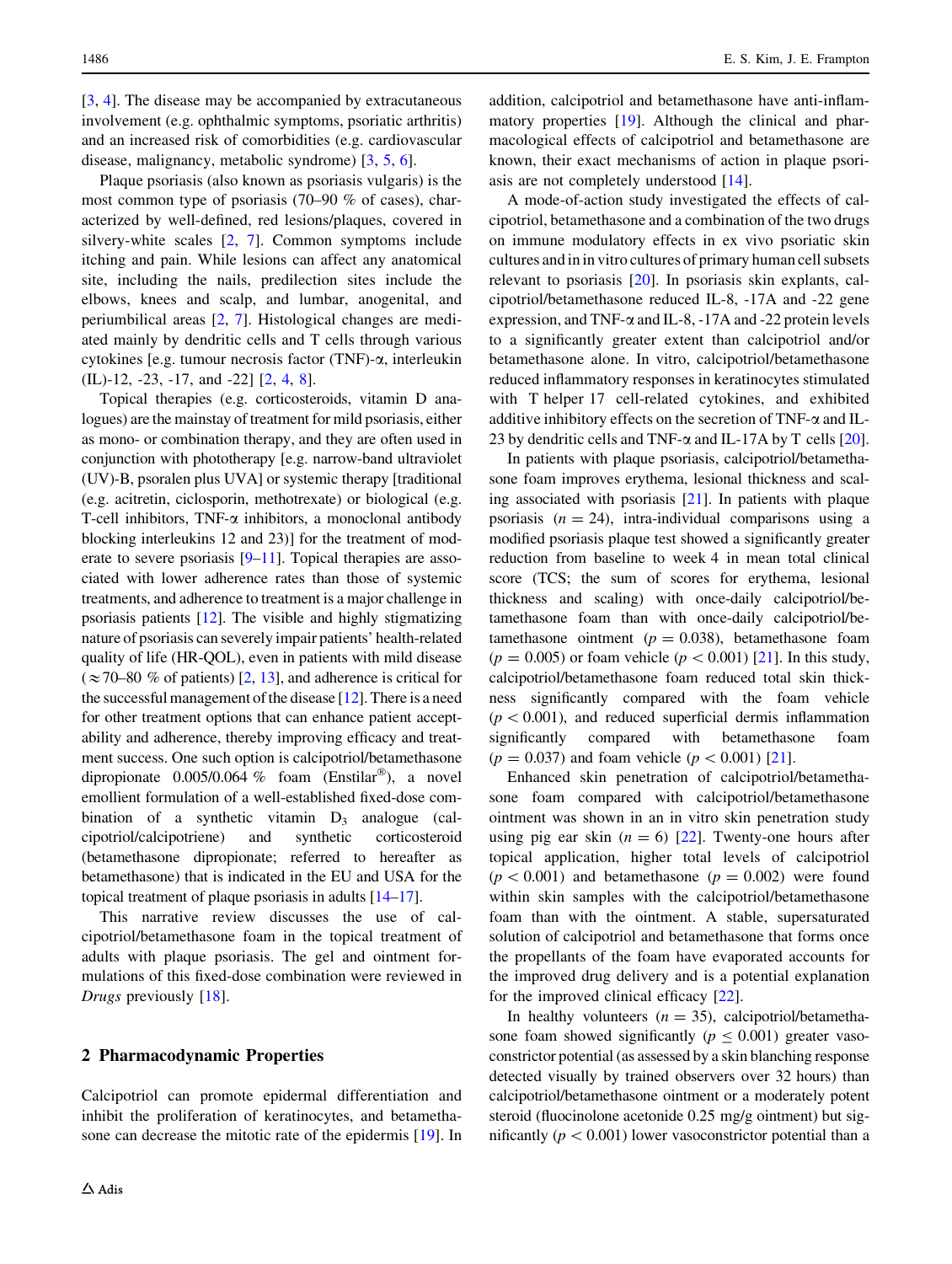<span id="page-2-0"></span>very potent steroid (clobetasol propionate 0.05 % cream) [\[23](#page-7-0)]. In another study ( $n = 213$ ), calcipotriol/betamethasone foam was found to have no skin sensitization potential and low skin irritation [[24](#page-7-0)].

### 3 Pharmacokinetic Properties

Calcipotriol/betamethasone foam is systemically absorbed, but systemic exposure following topical application is low [\[14](#page-7-0), [15\]](#page-7-0). Following systemic uptake, calcipotriol is metabolized rapidly in the liver to MC1046, then MC1080, then calcitroic acid [\[14](#page-7-0)]. These metabolites are less potent than calcipotriol. Betamethasone dipropionate is metabolized via hydrolysis to betamethasone, betamethasone 17-propionate (B17P) and the respective  $6\beta$ -hydroxy derivatives [[14\]](#page-7-0). In adults with extensive, moderate to severe plaque psoriasis  $(n = 35)$  treated with calcipotriol/betamethasone foam once daily for 4 weeks (mean weekly dose of 61.8 g), plasma concentrations of calcipotriol and its main metabolite (MC1080) were quantifiable in 2.9 and 8.6 % of patients, and plasma concentrations of betamethasone and its main metabolite (B17P) were quantifiable in 14.3 and 77.1 % of patients [\[14](#page-7-0), [15\]](#page-7-0). However, the clinical significance of these results is unknown [[14\]](#page-7-0).

### 4 Therapeutic Efficacy of Calcipotriol/ Betamethasone Foam

The efficacy of once-daily calcipotriol/betamethasone foam in the treatment of adults with plaque psoriasis was examined in large ( $n > 100$ ), randomized, single- [\[25](#page-7-0), [26\]](#page-7-0) or doubleblind [\[16](#page-7-0), [27\]](#page-7-0), multicentre [\[16](#page-7-0), [25–27](#page-7-0)] (multinational [\[26](#page-7-0)]), phase II [[25](#page-7-0), [27](#page-7-0)] or III (PSO-FAST [\[16](#page-7-0)] and PSO-ABLE [\[26](#page-7-0)]) trials. The main objectives of these trials were to compare the efficacy of calcipotriol/betamethasone foam with that of the foam vehicle [\[16](#page-7-0)], the individual components as foam [\[27](#page-7-0)], and the fixed-dose combination as topical suspension (a gel formulation) [[26\]](#page-7-0) or ointment [\[25\]](#page-7-0). Three of the trials included vehicle (i.e. placebo) controls [\[16](#page-7-0), [25,](#page-7-0) [26\]](#page-7-0). Some data are from abstracts and/or posters [\[28–31\]](#page-7-0).

Eligible patients were aged  $\geq$ 18 years with plaque psoriasis of at least mild severity [according to the physician's global assessment of disease severity (PGA)], affecting 2–30 % of their body surface area (BSA) [generally the trunk and/or limbs], and a modified (head excluded) psoriasis area and severity index (mPASI) score of  $\geq$  [\[16](#page-7-0), [25–27](#page-7-0)]. Exclusion criteria [[16,](#page-7-0) 25–27] included other types of psoriasis, other inflammatory skin disorders, skin infections, hypercalcaemia-associated disorders of calcium metabolism, severe hepatic or renal disorders

(where specified [[16,](#page-7-0) [25,](#page-7-0) [27](#page-7-0)]), and recent treatment with biologicals, other systemic treatments with a possible effect on psoriasis, topical antipsoriatic therapy [[16,](#page-7-0) [25](#page-7-0), [27\]](#page-7-0), and phototherapy.

The primary efficacy endpoint was the proportion of patients who achieved treatment success (defined in Table [1](#page-3-0)) at week 4  $[16, 25, 27]$  $[16, 25, 27]$  $[16, 25, 27]$  $[16, 25, 27]$  $[16, 25, 27]$  $[16, 25, 27]$  or at the end of the approved treatment period for each active formulation [\[26](#page-7-0)]. Treatment success of the scalp was evaluated as an additional efficacy endpoint in the phase II trial [[27\]](#page-7-0). Efficacy analyses were performed in the ITT populations.

#### 4.1 Comparison with the Foam Vehicle

In PSO-FAST, patients were randomized to receive calcipotriol/betamethasone foam or the foam vehicle once daily for up to 4 weeks [[16\]](#page-7-0). At baseline, the mean duration of disease was 15.9 years (range 1–67 years), and the distribution of patients with mild, moderate and severe disease was 15.3, 74.9 and 9.9 %, respectively. The mean duration of treatment was 4.0 weeks in calcipotriol/betamethasone foam recipients and 4.1 weeks in foam vehicle recipients. The majority of patients (97 % of calcipotriol/betamethasone foam and 96 % of foam vehicle recipients) completed the trial, with full compliance reported in 76.2 and 86.3 % of patients, and the weekly amount of treatment used was 29.8 and 32.1 g [[16\]](#page-7-0).

Treatment success rates were significantly higher with calcipotriol/betamethasone foam than with the foam vehicle at week 4 (Table [1](#page-3-0)). Of note, treatment success rates were generally similar across all body mass indices and body-weights [[30\]](#page-7-0). At week 4, mPASI scores were significantly lower in calcipotriol/betamethasone foam than foam vehicle recipients (Table [1](#page-3-0)), reflecting mean reductions from baseline of 71.9 % in calcipotriol/betamethasone foam recipients and 25.8 % in foam vehicle recipients. A significant between-group difference ( $p < 0.001$ ) in mPASI scores was seen from week 1 [\[16](#page-7-0)]. By week 4, significantly greater proportions of calcipotriol/betamethasone foam recipients achieved reductions in mPASI scores of  $\geq$  75 % (PASI75) or  $>50$  % (PASI50) than foam vehicle recipients (Table [1\)](#page-3-0).

Patient perceptions of treatment success were consistent with investigator-reported results [\[16](#page-7-0)]. On the patient's global assessment of disease severity (PaGA) scale, significantly more calcipotriol/betamethasone foam than foam vehicle recipients (65.2 vs. 22.2 % of patients;  $p \lt 0.001$ ) achieved treatment success (defined as clear or very mild disease) at week 4 [\[16](#page-7-0)]. Among patients who reported itch or itch-related sleep loss at baseline (96.2 and 79.8 % of patients overall), significantly greater improvements in both conditions [on a visual analogue scale (VAS)] were reported with calcipotriol/betamethasone foam than with the foam vehicle from day 3 (first assessment;  $p = 0.01$ )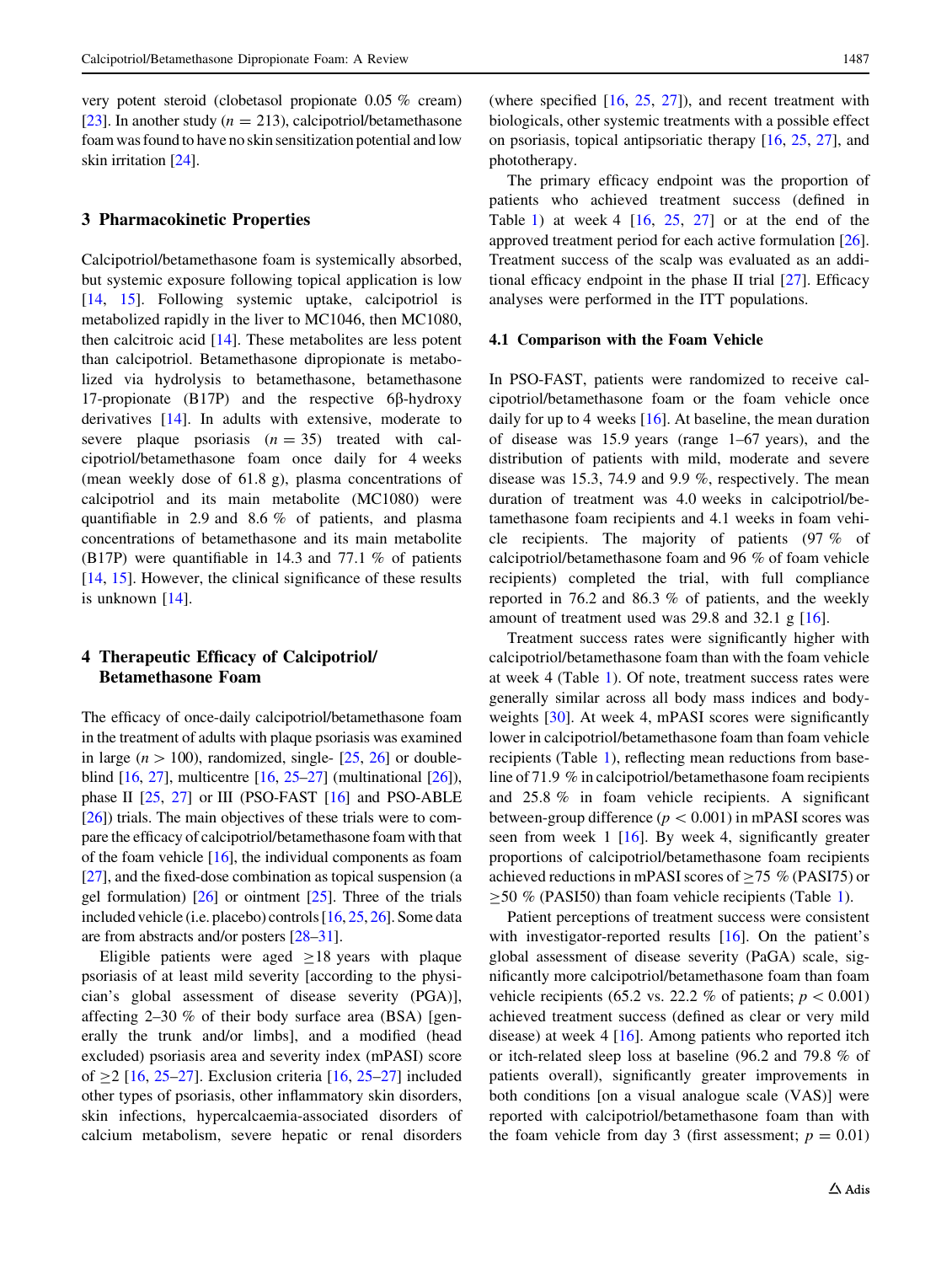| Trial                                  | Treatment (od)             | No. of<br>pts <sup>b</sup> | Treatment<br>success <sup>c</sup> ( $\%$ pts) | Mean mPASI<br>score [BL]                              | <b>PASI75</b><br>$(\%$ pts) | PASI50<br>$(\%$ pts)   |
|----------------------------------------|----------------------------|----------------------------|-----------------------------------------------|-------------------------------------------------------|-----------------------------|------------------------|
| Versus vehicle                         |                            |                            |                                               |                                                       |                             |                        |
| PSO-FAST (NCT01866163) [16]            | CAL/BET foam               | 323                        | $53.3*$                                       | $2.0*$ [7.4]                                          | $52.9*$                     | $82.3*$                |
|                                        | Foam vehicle               | 103                        | 4.8                                           | 5.5 [7.9]                                             | 8.2                         | 28.0                   |
| Versus individual components           |                            |                            |                                               |                                                       |                             |                        |
| NCT01536938 [27]                       | CAL/BET foam               | 100                        | $45.0^{\dagger\dagger,\ddagger}$              | $2.37^{\dagger\dagger,\ddagger\ddagger\dagger}$ [8.8] | $49.0^{\dagger\dagger}$     | $80.0$ <sup>†,‡‡</sup> |
|                                        | CAL foam                   | 101                        | 14.9                                          | 4.39 $[8.6]$                                          | 18.0                        | 44.0                   |
|                                        | <b>BET</b> foam            | 101                        | 30.7                                          | $3.37$ [8.1]                                          | 34.0                        | 59.0                   |
| Versus other formulations <sup>d</sup> |                            |                            |                                               |                                                       |                             |                        |
| PSO-ABLE (NCT02132936) [26, 31]        | CAL/BET foam               | 185                        | 38.3 \$\$\$                                   | $2.18§$ [7.1]                                         | $52.1$ <sup>§§§</sup>       | NA                     |
|                                        | CAL/BET topical suspension | 188                        | 22.5                                          | 2.77 [6.6]                                            | 34.6                        | NA                     |
|                                        | Foam vehicle               | 47                         | 5.0                                           | NA [7.2]                                              | $0.0\,$                     | NA                     |
|                                        | Topical suspension vehicle | 43                         | 0.0                                           | NA [7.4]                                              | 3.0                         | NA                     |
| NCT01536886 [25]                       | CAL/BET foam               | 141                        | $54.6^{\circ}$                                | $1.82$ <sup>§§</sup> [7.0]                            | 50.4                        | 80.9                   |
|                                        | CAL/BET ointment           | 135                        | 43.0                                          | 2.46 [6.7]                                            | 40.7                        | 74.8                   |
|                                        | Foam vehicle               | 49                         | 6.0                                           | 4.3 $[6.7]$                                           | <b>NA</b>                   | NA                     |
|                                        | Ointment vehicle           | 51                         | 8.0                                           | 4.3 [6.6]                                             | NA                          | NA                     |
|                                        |                            |                            |                                               |                                                       |                             |                        |

<span id="page-3-0"></span>Table 1 Efficacy of calcipotriol/betamethasone foam in adults with plaque psoriasis of the body (i.e. trunk and/or limbs). Results of large, multicentre trials at the end of treatment<sup>a</sup>

BET betamethasone dipropionate, BL baseline, CAL calcipotriol, mPASI modified psoriasis area severity index, NA not available, od once daily, *PASI50* reduction in mPASI scores of  $\geq$ 50 %, *PASI75* reduction in mPASI scores of  $\geq$ 75 %, *pts* patients

 $* p < 0.001$  vs. vehicle

 $p \nless 0.01$ ,  $p \nless 0.001$  vs. CAL foam

<sup>‡</sup>  $p < 0.05$ , <sup>‡‡</sup>  $p < 0.01$ , <sup>‡‡‡</sup>  $p < 0.001$  vs. BET foam

§  $p < 0.05$ , §§  $p < 0.01$ , §§§  $p < 0.001$  vs. other CAL/BET formulation

<sup>a</sup> Results for topical suspension combination and vehicle are at week 8 of treatment; all other results are at week 4

<sup>b</sup> ITT population

<sup>c</sup> Primary efficacy endpoint [for the body (i.e. trunk and/or limbs) unless otherwise specified]; defined according to the physician's global assessment of disease severity as clear skin in patients with mild disease at baseline and clear or almost clear skin in patients with moderate to severe disease at baseline [\[16,](#page-7-0) [27](#page-7-0)], or clear to almost clear skin with at least a two-step improvement from baseline [[25](#page-7-0), [26\]](#page-7-0)

<sup>d</sup> Apart from BL, values for vehicle-only arms were estimated from bar charts where available; no statistical analyses were reported

through to week 4 ( $p < 0.001$ ) of treatment. The proportions of calcipotriol/betamethasone foam recipients achieving 70 % reductions in itch or itch-related sleep loss increased from day 3 ( $p < 0.04$  vs. foam vehicle recipients) to week 4 ( $p < 0.001$ ) [[16\]](#page-7-0).

Calcipotriol/betamethasone foam treatment improved HR-QOL, as assessed using the dermatology life quality index (DLQI) and generic five-dimension EuroQOL (EQ-5D-5L) questionnaires [[28](#page-7-0)]. Improvements from baseline in mean DLQI scores were significantly greater in calcipotriol/betamethasone foam than foam vehicle recipients at all assessed time points (weeks 1, 2 and 4) [all  $p < 0.001$ ]. Overall, 48.2 % of calcipotriol/betamethasone foam recipients compared with 21.2 % of foam vehicle recipients ( $p\lt0.001$ ) reported no impairment (DLQI scores of 0 or 1) by week 4. In patients with baseline DLQI scores of  $\geq$ 5 (more than a mild impact), 81.2 % of calcipotriol/betamethasone foam recipients compared with 57.3 % of foam vehicle recipients ( $p < 0.001$ ) achieved a minimal clinically important difference from baseline (defined as  $a \geq 5$ -point improvement). In addition, the change from baseline to week 4 in EQ-5D-5L scores was significantly  $(p < 0.005)$  more favourable with calcipotriol/betamethasone foam than with the foam vehicle [\[28\]](#page-7-0).

#### 4.2 Comparison with the Individual Components

In a phase II trial (NCT01536938), patients were randomized to receive calcipotriol/betamethasone foam, calcipotriol foam or betamethasone foam once daily for 4 weeks [[27\]](#page-7-0). At baseline, the majority of patients had moderate plaque psoriasis of the body (76 % of patients) and scalp (66 %). The majority of patients (94, 92 and 93 % of fixed-combination foam, calcipotriol foam and betamethasone foam recipients, respectively) completed the trial [\[27](#page-7-0)].

Calcipotriol/betamethasone foam was more effective than calcipotriol foam or betamethasone foam in treating plaque psoriasis of the trunk and limbs, and it was more effective than calcipotriol foam in treating plaque psoriasis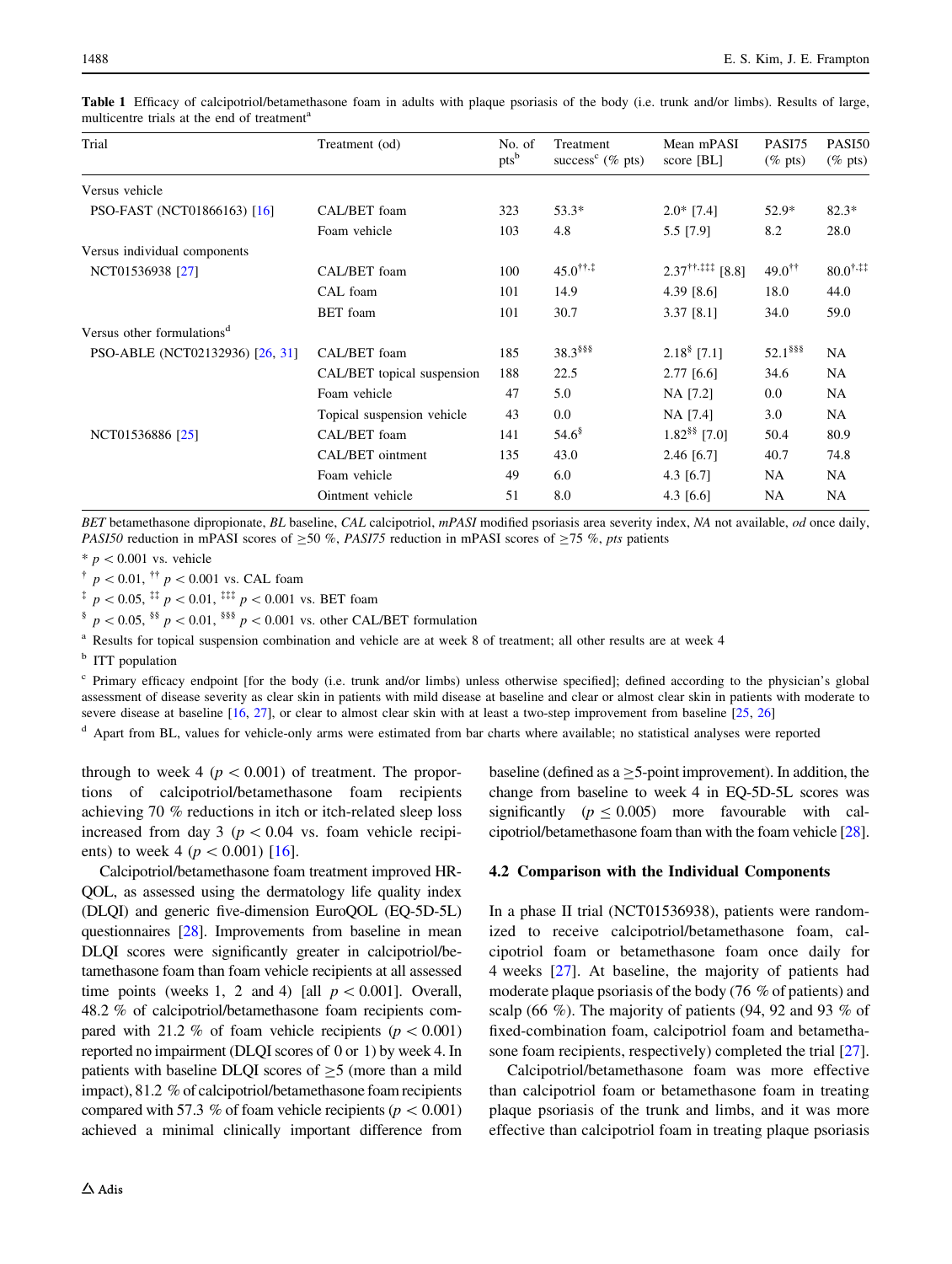of the scalp [[27\]](#page-7-0). The proportion of patients with treatment success on the trunk and limbs was significantly greater with calcipotriol/betamethasone foam than with calcipotriol foam or betamethasone foam at week 4 (Table [1](#page-3-0)). At week 4, a significant ( $p = 0.021$ ) percentage of calcipotriol/betamethasone foam recipients (53 %) had treatment success of the scalp compared with calcipotriol foam recipients  $(35.6\%)$  but not with betamethasone foam  $(47.5\%)$  recipients [\[27](#page-7-0)]. By week 4, mean mPASI scores were significantly lower in calcipotriol/betamethasone foam than calcipotriol foam or betamethasone foam recipients, and significantly greater proportions of calcipotriol/betamethasone foam than calcipotriol foam or betamethasone foam recipients achieved PASI75 or PASI50 (Table [1\)](#page-3-0).

Patient-reported outcomes supported these results [\[27](#page-7-0)]. A significantly greater proportion of calcipotriol/betamethasone foam recipients (60 % of patients) reported combined body and scalp PaGA treatment success at week 4 than calcipotriol foam (30 %;  $p < 0.001$ ) or betamethasone foam (41 %;  $p = 0.005$ ) recipients. At week 4, a significant between-group difference in itch intensity VAS scores was seen with calcipotriol/betamethasone foam and calcipotriol foam ( $p < 0.001$ ), but not with calcipotriol/betamethasone foam and betamethasone foam [[27\]](#page-7-0).

#### 4.3 Comparison with Other Formulations

#### 4.3.1 Comparison with the Topical Suspension

In PSO-ABLE, patients were randomized to receive calcipotriol/betamethasone foam, calcipotriol/betamethasone topical suspension, the foam vehicle or the topical suspension vehicle once daily for up to 12 weeks [[26\]](#page-7-0). The objective of the trial was to compare the efficacy of calcipotriol/betamethasone foam at week 4 with that of calcipotriol/betamethasone topical suspension at week 8 (reflecting treatment durations approved for each formulation by the FDA and the European Medicines Agency) [\[15](#page-7-0), [32\]](#page-7-0). At baseline, the majority of patients (58.9–74.4 %) had moderate disease [[26\]](#page-7-0).

Treatment with calcipotriol/betamethasone foam for 4 weeks was significantly more effective than treatment with calcipotriol/betamethasone topical suspension for 8 weeks, in terms of treatment success, mPASI and PASI75 (Table [1\)](#page-3-0) [[26\]](#page-7-0). Of note, significantly greater proportions of calcipotriol/betamethasone foam recipients at week 4 than calcipotriol/betamethasone topical suspension recipients at week 8 achieved PASI90 (22.2 vs. 10.7 % of patients;  $p = 0.009$  [[26\]](#page-7-0). Both calcipotriol/betamethasone foam and calcipotriol/betamethasone topical suspension provided itch relief, but the difference in mean itch VAS scores at the respective assessment timepoints was not statistically significant [\[31](#page-7-0)].

At week 12, treatment with calcipotriol/betamethasone foam or calcipotriol/betamethasone topical suspension resulted in treatment success in 44.1 and 34.3 % of patients, and PASI75 in 60.6 and 45  $\%$  of patients  $[26]$  $[26]$ . The median time to treatment success was 6 weeks in calcipotriol/betamethasone foam recipients and could not be determined in calcipotriol/betamethasone topical suspension recipients (because  $\leq 50$  % of these patients had achieved treatment success by week 12)  $[p < 0.001]$  [[26\]](#page-7-0).

Improvements in HR-QOL, as assessed by the DLQI and EQ-5D, were significantly greater with calcipotriol/betamethasone foam than with calcipotriol/betamethasone topical suspension at week 4 ( $p \le 0.005$ ), but not at weeks 8 and 12 [\[29](#page-7-0)]. Results of a patient preference questionnaire at week 4 showed that the majority of calcipotriol/betamethasone foam or topical suspension recipients preferred these treatments over previous topical (83.7 and 69.3 %) or systemic (65.2 and 55.3 %) therapies [\[26](#page-7-0)]. The majority of calcipotriol/betamethasone foam or topical suspension recipients also agreed/strongly agreed with statements in the topical therapy questionnaire regarding treatment satisfaction at weeks 4–12, including speed of improvement in skin condition (89.7–93.3 and 66.1–72.5 % of patients), satisfaction with how quickly treatment took effect (92.9–94.9 and 78.0–79.4 %), acceptability of time spent on daily treatment (94.2–96.9 and 94.3–96.1 %), and that they would continue or repeat therapy (90.2–95.5 and 81.1–90.4 %) [\[26](#page-7-0)].

#### 4.3.2 Comparison with the Ointment

In a phase II trial (NCT01536886), patients were randomized to receive calcipotriol/betamethasone foam, calcipotriol/betamethasone ointment, foam vehicle or ointment vehicle once daily for 4 weeks [[25\]](#page-7-0). At baseline, the majority of patients (71.4–79.4 %) had moderate disease [\[25](#page-7-0)]. Calcipotriol/betamethasone foam was significantly more effective than calcipotriol/betamethasone ointment in treating plaque psoriasis, in terms of treatment success rates and mPASI scores, but not in terms of PASI75 or PASI50 (Table [1](#page-3-0)). Both the foam and ointment formulations of calcipotriol/betamethasone provided itch relief starting from the first week of treatment; the mean change from baseline to week 4 in VAS itch scores was -39.8 in calcipotriol/betamethasone foam recipients (baseline score was  $52.7$ ) and  $-36.5$  in calcipotriol/betamethasone ointment recipients (baseline score of 52.1) [ $p$ -values not stated] [ $25$ ].

### 4.4 Pooled Analysis

An analysis pooling data from trials of 4 weeks' duration [\[16](#page-7-0), [25,](#page-7-0) [27\]](#page-7-0) (descriptive analyses only) showed treatment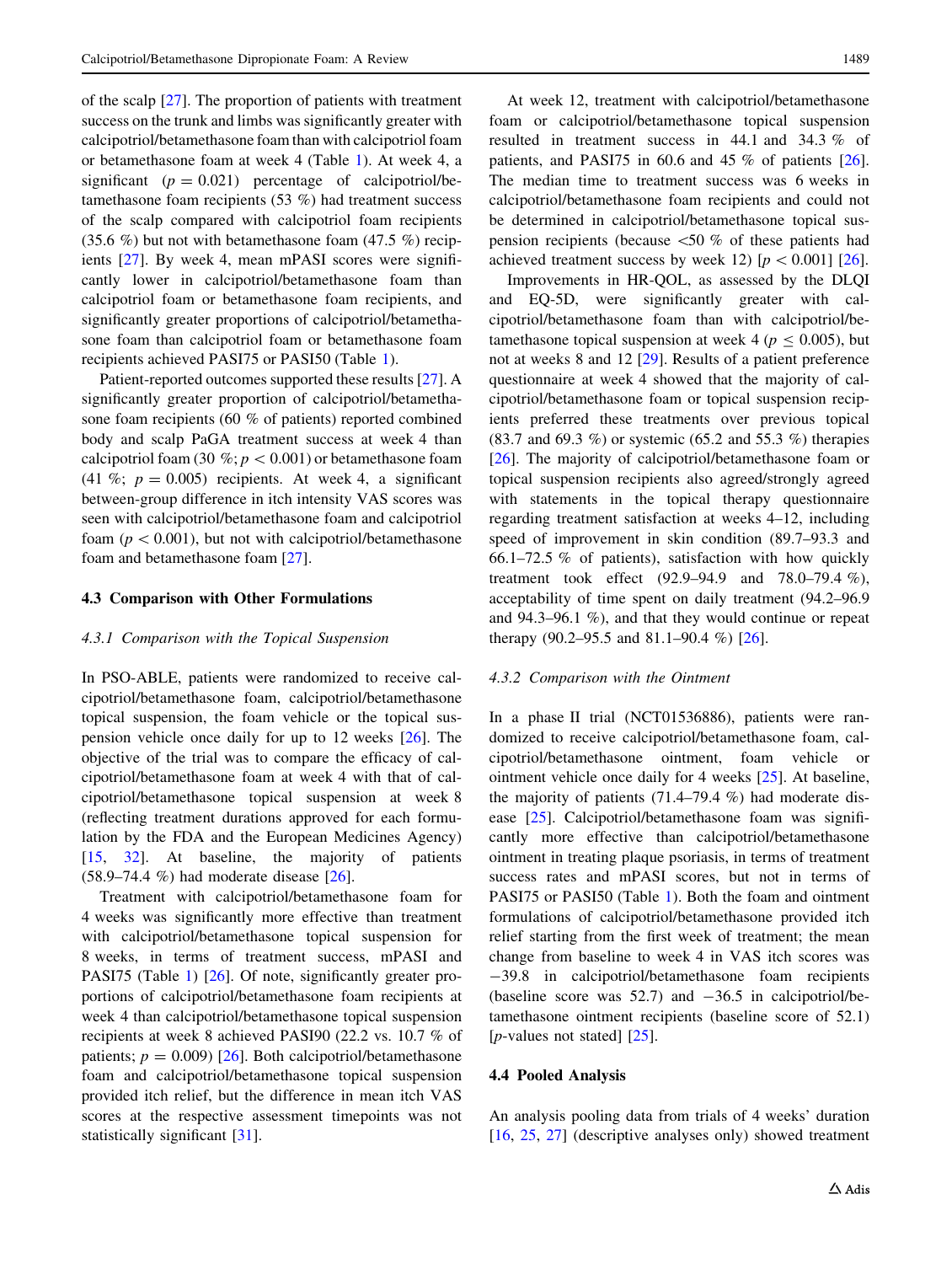<span id="page-5-0"></span>success rates of 51.4 % with calcipotriol/betamethasone foam, 43.0 % with calcipotriol/betamethasone ointment, 14.9 % with calcipotriol foam, 30.7 % with betamethasone foam, 5.3 % with the foam vehicle and 7.8 % with the ointment vehicle at week 4 [\[33](#page-7-0)]. Among calcipotriol/betamethasone foam recipients, treatment success rates in patients who had mild, moderate or severe disease at baseline were 30.1, 57.5 and 33.3 %, respectively. Mean percentage improvements (reductions) in mPASI scores from baseline to week 4 were 71.5 % with calcipotriol/betamethasone foam, 63.4 % with calcipotriol/betamethasone ointment, 43.2 % with calcipotriol foam, 53.3 % with betamethasone foam, 31.8 % with foam vehicle and 32.9 % with ointment vehicle, and PASI75 was achieved in 50.7, 40.7, 17.8, 33.7, 7.2 and 9.8 % of patients, respectively. The mean change in itch VAS scores from baseline to week 4 was  $-41.4$  with calcipotriol/betamethasone foam,  $-36.3$ with calcipotriol/betamethasone ointment,  $-30.3$  with calcipotriol foam,  $-44.8$  with betamethasone foam,  $-23.4$ with the foam vehicle and  $-14.6$  with the ointment vehicle (baseline values not provided) [[33\]](#page-7-0).

# 5 Tolerability of Calcipotriol/Betamethasone Foam

Calcipotriol/betamethasone foam was generally well tolerated in patients with plaque psoriasis. In the four trials discussed in Sect. [4,](#page-2-0) adverse events (AEs) were mostly of mild or moderate severity  $[16, 25-27]$  $[16, 25-27]$  and infrequently led to treatment discontinuations [[16,](#page-7-0) [25](#page-7-0), [27](#page-7-0), [31](#page-7-0)].

In the trial comparing calcipotriol/betamethasone foam with the foam vehicle (PSO-FAST), 15 treatment-related adverse events (TRAEs) were reported in ten (3.1 %) calcipotriol/betamethasone foam recipients and two (1.9 %) foam vehicle recipients [\[16](#page-7-0)]. In calcipotriol/betamethasone foam recipients, TRAEs were discolouration, irritation, pruritus (all application-site events), application-site reaction, folliculitis, psoriasis, skin irritation and increased blood calcium (one patient each). Application-site dryness, erosion, erythema and oedema were reported with the vehicle foam (one patient each) and application-site pain was reported by two calcipotriol/betamethasone foam recipients and one vehicle foam recipient. Two serious AEs (single occurrences of bipolar disorder and substance-induced psychotic disorder) were reported in calcipotriol/betamethasone foam recipients; whether or not these events were related to treatment was not stated. AEs did not lead to treatment discontinuations [[16\]](#page-7-0).

In a pooled analysis  $(n = 1099)$ ; safety analysis set) of patients from PSO-FAST [[16\]](#page-7-0) and the two other trials of 4 weeks' duration [[25,](#page-7-0) [27](#page-7-0)] mentioned in Sect. [4,](#page-2-0) at least one TRAE was reported in 2.7 % of calcipotriol/betamethasone foam recipients, 3.0 % of calcipotriol/betamethasone ointment recipients, 6.1 % of calcipotriol foam recipients and 7.1 % of betamethasone foam recipients (poster pre-sentation) [\[34](#page-7-0)]. In patients receiving calcipotriol/betamethasone foam, the most common TRAEs (occurring in at least two patients) were application-site pruritus and application-site pain (0.4 and 0.5 % of patients); hypersensitivity (occurring in one patient) was the only serious AE that was considered possibly related to treatment. Two patients (0.4 %) receiving calcipotriol/betamethasone foam discontinued treatment because of AEs, but they were not reported as treatment-related [[34\]](#page-7-0).

In the longer-term trial of up to 12 weeks' duration (PSO-ABLE), at least one TRAE was reported in 8 % of calcipotriol/betamethasone foam recipients and 4 % of calcipotriol/betamethasone topical suspension, 9 % of foam vehicle and 5 % of topical suspension vehicle recipients [[26,](#page-7-0) [31\]](#page-7-0). The most commonly reported TRAE (incidence of  $\geq$ 0.5 % of patients and in numerically more calcipotriol/betamethasone foam than calcipotriol/betamethasone topical suspension or vehicle groups) was itch (2.7 % of calcipotriol/betamethasone foam recipients, 0.5 % of calcipotriol/betamethasone topical suspension recipients, 2.1 % of foam vehicle recipients and 0 % of topical suspension vehicle recipients) [\[26](#page-7-0), [31](#page-7-0)]. AEs led to treatment discontinuations in 2 % of calcipotriol/betamethasone foam recipients and 2 % of calcipotriol/betamethasone topical suspension recipients, but they were not reported as treatment-related [[31\]](#page-7-0).

In all four trials  $[16, 25-27]$  $[16, 25-27]$ , there were no clinically significant changes in mean albumin-corrected serum calcium levels or urinary calcium to creatinine ratios for any treatment group. In a multicentre, phase II, maximal-use systemic-exposure trial examining the effect of calcipotriol/betamethasone foam once daily in adults with extensive (moderate or worse) plaque psoriasis of the trunk, limbs and scalp, there were no reports of clinically relevant effects on calcium homeostasis or the hypothalamic-pituitary-adrenal (HPA) axis [[35\]](#page-7-0). In the event of hypercalcaemia and hypercalciuria, treatment with calcipotriol/betamethasone foam should be discontinued until calcium metabolism parameters have normalized [\[14\]](#page-7-0). If suppression of the HPA axis is documented, treatment should be withdrawn, reduced (in frequency) or substituted with a corticosteroid of weaker potency [[14](#page-7-0)].

#### 6 Dosage and Administration

Calcipotriol/betamethasone (Enstilar<sup>®</sup>) 0.005/0.064 % [50 mcg/0.5 mg (as dipropionate per g)] foam is approved in the EU and USA for the topical treatment of plaque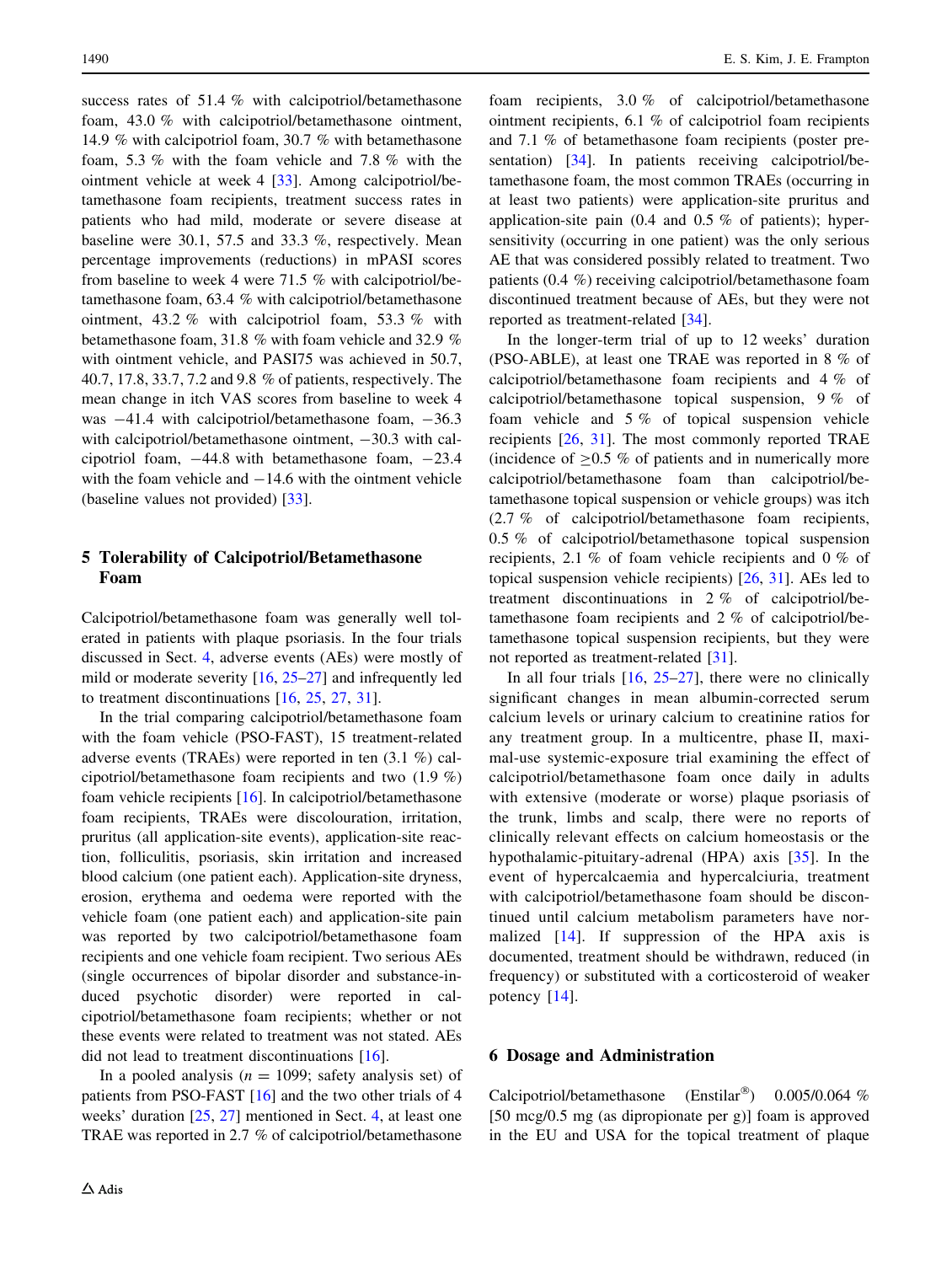<span id="page-6-0"></span>psoriasis in adults (aged  $>18$  years) [[14,](#page-7-0) [15](#page-7-0)]. The foam, which is supplied in a pressurized spray can, is to be rubbed gently onto affected areas once daily for a maximum of 4 weeks, and usage should not exceed 15 g daily or 60 g  $(i.e. one can) every 4 days [14, 15].$  $(i.e. one can) every 4 days [14, 15].$  $(i.e. one can) every 4 days [14, 15].$  $(i.e. one can) every 4 days [14, 15].$  $(i.e. one can) every 4 days [14, 15].$ 

Local prescribing information should be consulted for further, detailed information, including contraindications, warnings and precautions, drug interactions and use in special patient populations.

## 7 Place of Calcipotriol/Betamethasone Foam in the Management of Plaque Psoriasis

Vitamin D analogues and corticosteroids are recommended as first-line agents in the treatment of plaque psoriasis [\[11](#page-7-0)]. A meta-analysis has shown that corticosteroid/vitamin D analogue combination therapy has better efficacy than corticosteroid or vitamin D analogue monotherapy, and better tolerability than vitamin D analogue monotherapy [\[36](#page-7-0)]. In clinical trials in patients with plaque psoriasis, calcipotriol/betamethasone foam was more effective than the foam vehicle, individual components of the drug (i.e. calcipotriol or betamethasone foam), and other formulations of the drug (i.e. calcipotriol/betamethasone topical suspension or ointment), in providing treatment success [of the body (i.e. trunk and/or limbs)] and lowering mPASI scores. Where measured, patient perceptions of treatment success were consistent with investigator-reported results, and improvements from baseline to week 4 in itch-related sleep loss and HR-QOL were significantly greater with calcipotriol/betamethasone foam than with its comparators (Sect. [4\)](#page-2-0); results were mixed for patient-assessed improvements in itch.

Calcipotriol/betamethasone foam was generally well tolerated, with AEs being mostly mild or moderate in severity and leading to few treatment discontinuations. The most commonly reported TRAEs were applicationsite events. Calcipotriol/betamethasone foam was not associated with an increased risk of TRAEs compared with the individual components as foam or the fixedcombination as topical suspension or ointment formulations. In addition, there were no reports of clinically relevant effects on calcium homeostasis or the HPA axis (Sect. [5\)](#page-5-0).

Adherence to treatment is a major challenge in managing psoriasis patients, and treatment-related reasons for nonadherence include regimen inconvenience (e.g. time consuming or frequent application) and treatment formulation [e.g. poor cosmetic characteristics, vehicle issues (e.g. greasy, oily, sticky)] [[12,](#page-7-0) [37](#page-7-0)]. Calcipotriol/betamethasone foam is applied to affected areas once daily using a pressurized spray can  $[14]$  $[14]$ , and it is formulated as an alcohol-free

foam with a non-skin-drying emollient vehicle [\[16](#page-7-0)]. Therefore, calcipotriol/betamethasone foam has the potential for greater patient acceptability, leading to greater adherence and treatment success than formulations that do not offer these characteristics.

In conclusion, calcipotriol/betamethasone foam is an effective and generally well tolerated treatment option that has the potential to increase patient adherence to therapy. As such, it represents a useful addition to the management of patients with plaque psoriasis.

Data selection sources: Relevant medical literature (including published and unpublished data) on calcipotriol/betamethasone dipropionate was identified by searching databases including MEDLINE (from 1946), PubMed (from 1946) and EMBASE (from 1996) [searches last updated 5 September 2016], bibliographies from published literature, clinical trial registries/databases and websites. Additional information was also requested from the company developing the drug. Search terms: Calcipotriol, calcipotriene, betamethasone, LEO-90100, Cal/BD, foam, Enstilar, psoriasis. Study selection: Studies in patients with psoriasis who received calcipotriol/betamethasone dipropionate foam. When available,

large, well designed, comparative trials with appropriate statistical methodology were preferred. Relevant pharmacodynamic and pharmacokinetic data are also included.

Acknowledgments During the peer review process, the manufacturer of calcipotriol/betamethasone dipropionate foam was also offered an opportunity to review this article. Changes resulting from comments received were made on the basis of scientific and editorial merit.

#### Compliance with Ethical Standards

Funding The preparation of this review was not supported by any external funding.

Conflict of interest Esther Kim and James Frampton are salaried employees of Adis/Springer, are responsible for the article content and declare no relevant conflicts of interest.

#### References

- 1. World Health Organization. Global report on psoriasis. 2016. <http://www.who.int>. Accessed 12 Sep 2016.
- 2. Boehncke W-H, Schön MP. Psoriasis. Lancet. 2015;386(9997):983–94.
- 3. American Academy of Dermatology. Psoriasis. 2016. [https://](https://www.aad.org) [www.aad.org](https://www.aad.org). Accessed 12 Sep 2016.
- 4. Hugh JM, Newman MD, Weinberg JM. The pathophysiology of psoriasis. In: Weinberg JM, Lebwohl M, editors. Advances in psoriasis: a multisystemic guide. London: Springer-Verlag; 2014. p. 1–7.
- 5. Grozdev I, Korman NJ. Psoriasis: epidemiology, potential triggers, disease course. In: Weinberg JM, Lebwohl M, editors. Advances in psoriasis: a multisystemic guide. London: Springer-Verlag; 2014. p. 27–37.
- 6. Laws PM, Young HS. Psoriasis and comorbidities. In: Weinberg JM, Lebwohl M, editors. Advances in psoriasis: a multisystemic guide. London: Springer-Verlag; 2014. p. 277–99.